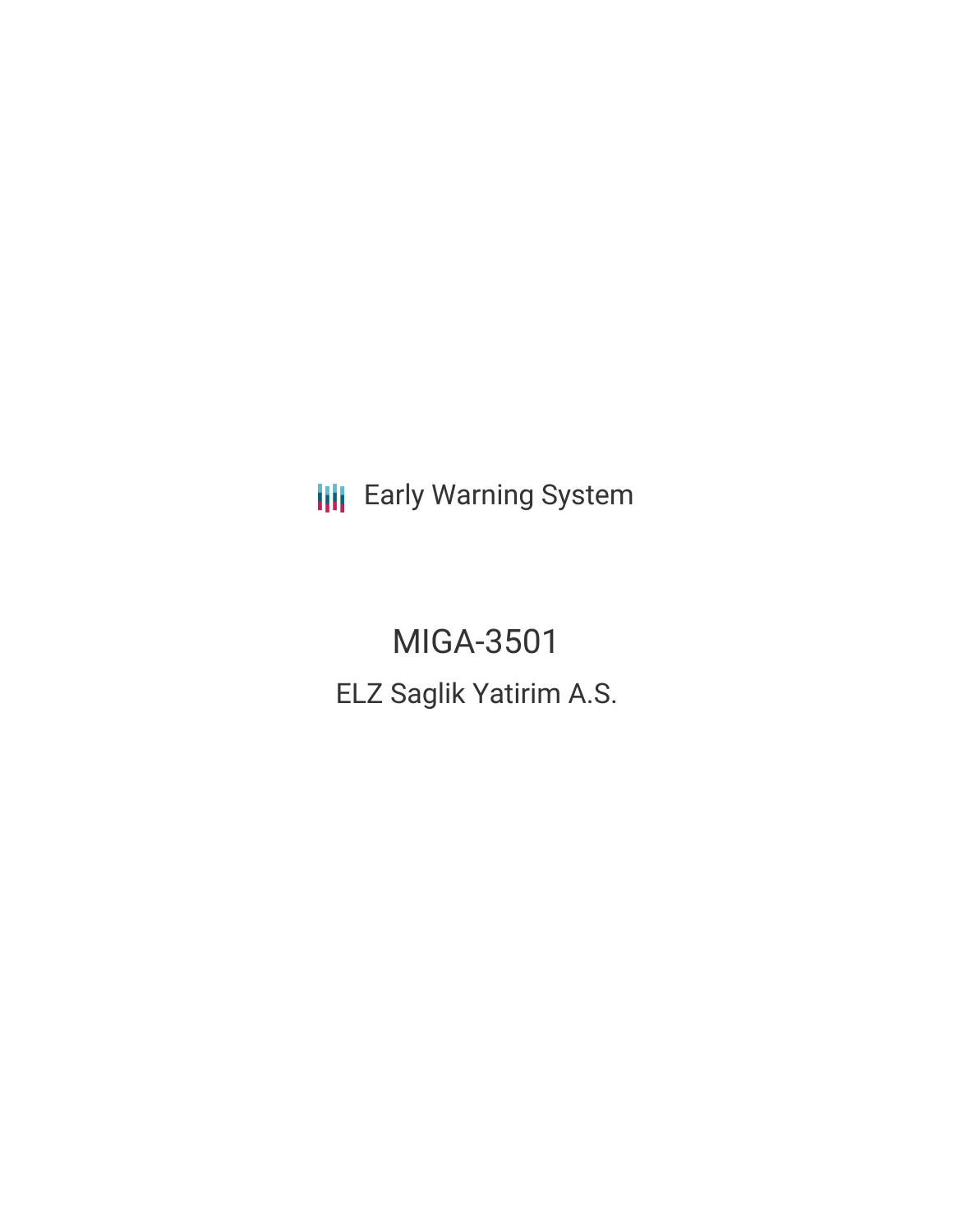

## **Quick Facts**

| <b>Countries</b>               | Turkey                                                                 |
|--------------------------------|------------------------------------------------------------------------|
| <b>Financial Institutions</b>  | Multilateral Investment Guarantee Agency (MIGA)                        |
| <b>Status</b>                  | Proposed                                                               |
| <b>Bank Risk Rating</b>        | B                                                                      |
| <b>Voting Date</b>             | 2016-06-16                                                             |
| <b>Borrower</b>                | Meridiam Eastern Europe SarL Special Purpose Vehicle to be established |
| <b>Sectors</b>                 | Infrastructure                                                         |
| <b>Investment Type(s)</b>      | Guarantee                                                              |
| <b>Investment Amount (USD)</b> | \$507.00 million                                                       |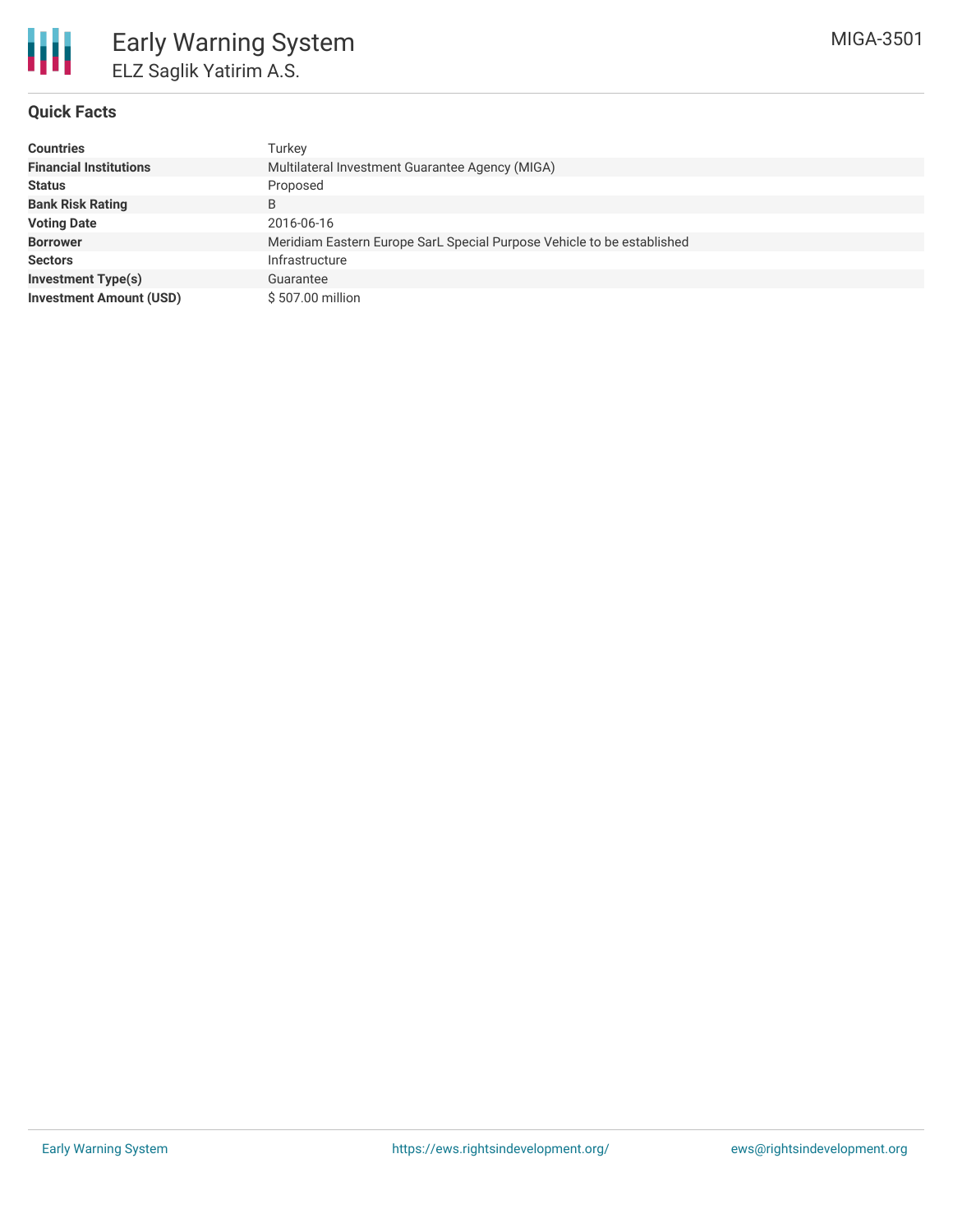

## **Project Description**

MIGA is considering an investment by Meridiam Eastern Europe S.a.r.l. and a Special Purpose Vehicle yet to be formed for the purpose of issuing debt, of Luxembourg in ELZ Saglik Yatirim A.S. in Turkey. The investors have applied for MIGA guarantees of up to €457 million \$507 million) for a period of up to 20 years against the risks of transfer restriction, expropriation, and breach of contract.

The project involves the construction of a 1,038-bed hospital campus in the city of Elazig under a 28-year design, build, finance, operate, and transfer agreement. Facility management and clinical support services will also be provided under the contract. The project is part of the Turkish Health Public-Private Partnership Program (PPP) developed by Turkey's Ministry of Health to renovate the public hospital infrastructure in the country. MIGA has previously supported the Health PPP Program by issuing guarantees to Meridiam for its investments in the Adana Integrated Health Campus and Yozgat Integrated Health Campus.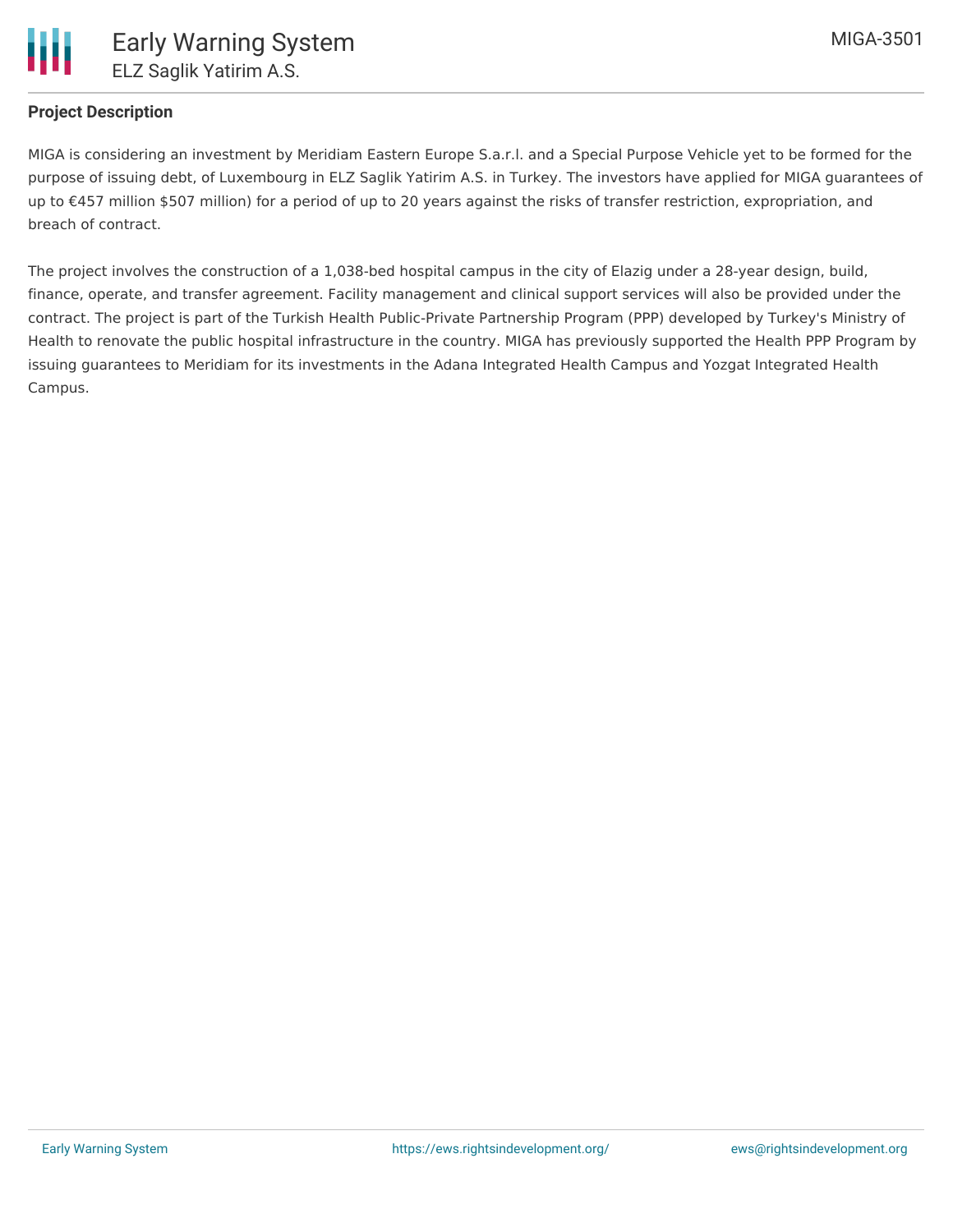## **Investment Description**

Multilateral Investment Guarantee Agency (MIGA)